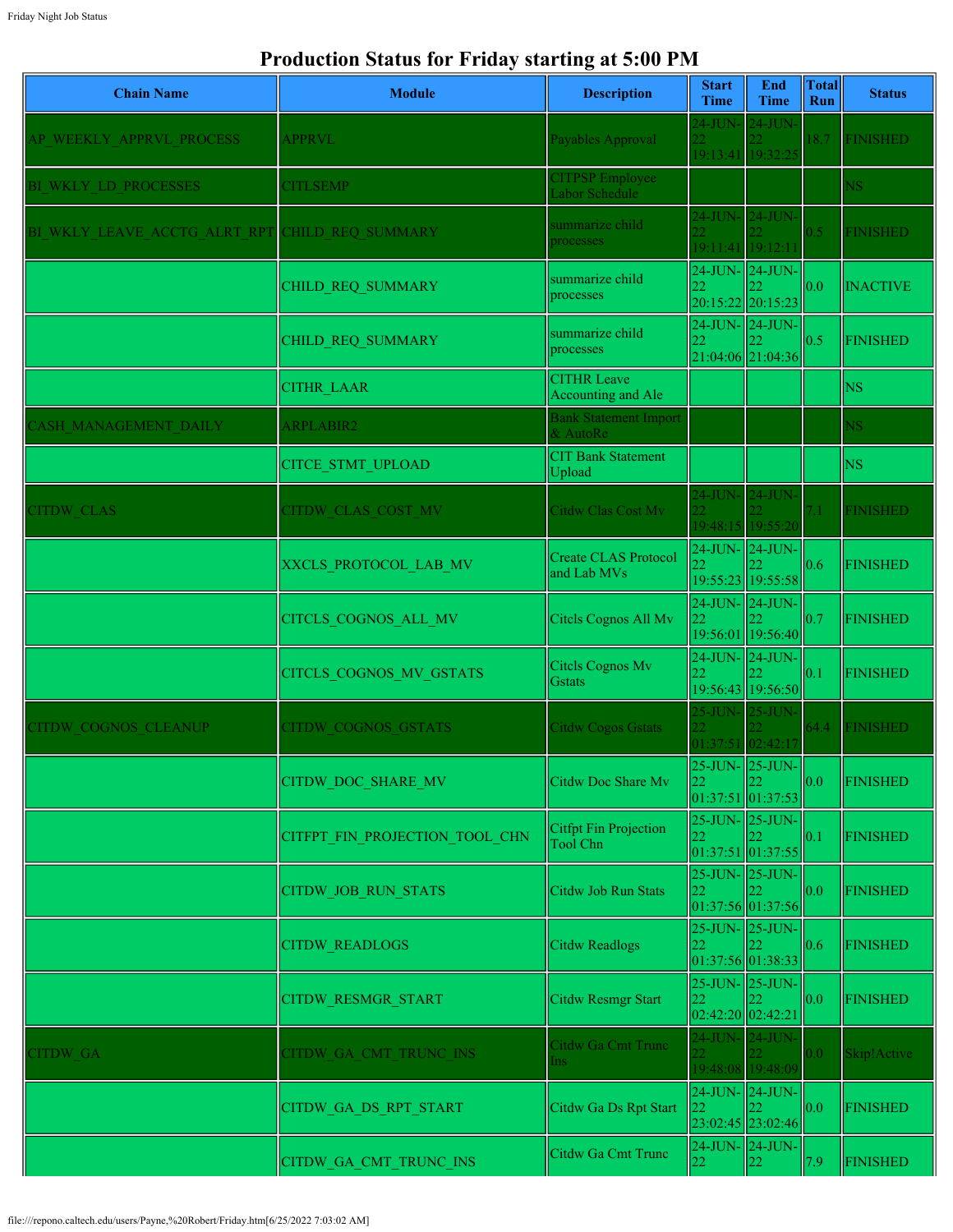|                 |                              | Ins                             |                                            | 23:02:49 23:10:40                          |      |                 |
|-----------------|------------------------------|---------------------------------|--------------------------------------------|--------------------------------------------|------|-----------------|
|                 | <b>CITDW GA LOAD SEC</b>     | Citdw Ga Load Sec               | 24-JUN- 24-JUN-<br>22                      | 23:10:43 23:19:50                          | 9.1  | <b>FINISHED</b> |
|                 | CITDW GA SEC LOAD CNTRL      | Citdw Ga Sec Load<br>Cntrl      | 24-JUN-24-JUN-<br>22                       | 23:19:53 23:38:39                          | 18.8 | <b>FINISHED</b> |
|                 | CITDW GA MNTHLY UPLD         | Citdw Ga Mnthly Upld            | 24-JUN-24-JUN-                             | 23:38:42 23:38:55                          | 0.2  | <b>FINISHED</b> |
|                 | CITDW GA DS RPT END          | Citdw Ga Ds Rpt End             |                                            | $24$ -JUN- $24$ -JUN-<br>23:38:57 23:38:58 | 0.0  | <b>FINISHED</b> |
|                 | CITDW SEC COGNOS RPT RUNS MV | Citdw Sec Cognos Rpt<br>Runs Mv | 24-JUN-24-JUN-                             | 23:39:02 23:40:37                          | 1.6  | <b>FINISHED</b> |
|                 | CITDW_SEC_MV_GSTATS          | <b>Citdw Sec Mv Gstats</b>      | 24-JUN- 24-JUN-<br>22                      | 23:40:42 23:40:44                          | 0.0  | <b>FINISHED</b> |
| CITDW GL        | CITDW GL DS RPT END          | Citdw Gl Ds Rpt End             |                                            | 24-JUN- 24-JUN-<br>19:00:10 19:00:11       | 0.0  | <b>INACTIVE</b> |
|                 | CITDW_GL_DS_RPT_START        | Citdw Gl Ds Rpt Start           | 19:00:10 19:00:11                          | $24$ -JUN- $24$ -JUN-                      | 0.0  | <b>INACTIVE</b> |
|                 | <b>CITDW GL ETL</b>          | Citdw Gl Etl                    | 24-JUN-24-JUN-<br>22<br>19:00:10 19:00:11  |                                            | 0.0  | <b>INACTIVE</b> |
|                 | CITDW_GL_JE_MV               | Citdw Gl Je Mv                  | 24-JUN- 24-JUN-<br>22.                     | 19:00:10 19:00:11                          | 0.0  | <b>INACTIVE</b> |
|                 | <b>CITDW GL MV GSTATS</b>    | Citdw Gl Mv Gstats              | 24-JUN- 24-JUN-<br>22<br>19:00:10 19:00:11 |                                            | 0.0  | <b>INACTIVE</b> |
|                 | <b>CITDW GL VAL TRIG</b>     | Citdw Gl Val Trig               | 22<br>19:00:10 19:00:11                    | $24$ -JUN- $24$ -JUN-                      | 0.0  | <b>INACTIVE</b> |
| <b>CITDW HR</b> | CITDW HR DS RPT START        | Citdw Hr Ds Rpt Start           | 24-JUN- 24-JUN<br>22 <sup>1</sup>          | <b>22</b><br>19:11:48 19:11:49             | 0.0  | <b>FINISHED</b> |
|                 | CITDW_PAYROLL_ETL            | Citdw Payroll Etl               | 24-JUN-24-JUN-<br>22                       | 19:11:52 19:22:24                          | 10.5 | <b>FINISHED</b> |
|                 | CITDW_HR_ETL                 | Citdw Hr Etl                    | 22                                         | 24-JUN- 24-JUN-<br>19:22:26 20:23:55       | 61.5 | FINISHED        |
|                 | <b>CITDW HR EXT PEOPLE</b>   | Citdw Hr Ext People             | 22                                         | $24$ -JUN- $24$ -JUN-<br>20:23:58 20:24:00 | 0.0  | <b>FINISHED</b> |
|                 | <b>CITDW HR EXT PEOPLE</b>   | Citdw Hr Ext People             | 24-JUN- 24-JUN-<br>22                      | 20:24:01 20:24:03                          | 0.0  | <b>FINISHED</b> |
|                 | CITDW_HR_VAL_DTL_TRIG        | Citdw Hr Val Dtl Trig           | 24-JUN- 24-JUN-<br>22                      | 20:24:03 20:24:05                          | 0.0  | <b>FINISHED</b> |
|                 | CITDW SEC HR LOAD            | Citdw Sec Hr Load               | 24-JUN-24-JUN-                             | 20:24:03 20:26:38                          | 2.6  | <b>FINISHED</b> |
|                 | <b>CITDW FRI PERSON MV</b>   | Citdw Fri Person Mv             | 22                                         | $24$ -JUN- $24$ -JUN-<br>20:24:04 20:24:10 | 0.1  | <b>FINISHED</b> |
|                 |                              |                                 | 24-JUN- 24-JUN-                            |                                            |      |                 |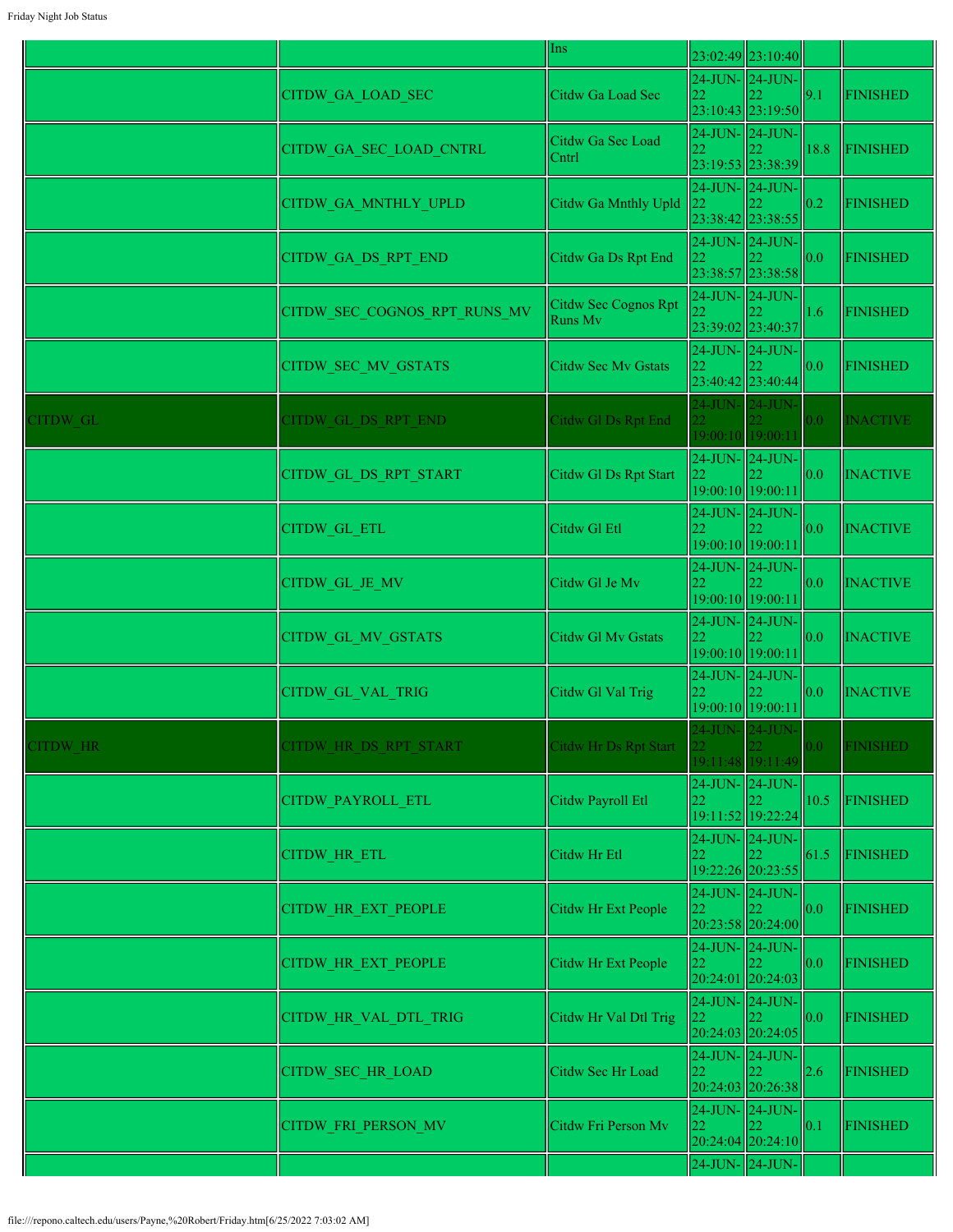|             | CITDW_HR_VAL_TRIG          | Citdw Hr Val Trig              | 22                                                             | 22 <br>20:24:08 20:24:15                   | 0.1              | <b>FINISHED</b>  |
|-------------|----------------------------|--------------------------------|----------------------------------------------------------------|--------------------------------------------|------------------|------------------|
|             | CITDW_FRI_ALL_PERSON_MV    | Citdw Fri All Person<br>Mv     | 24-JUN- 24-JUN-<br>22                                          | 20:24:14 20:24:17                          | 0.1              | <b>FINISHED</b>  |
|             | CITDW_FRI_COMP_SUM         | Citdw Fri Comp Sum             | 24-JUN- 24-JUN-<br> 22                                         | 20:24:20 20:31:53                          | 7.6              | FINISHED         |
|             | CITDW_FRI_MV_GSTATS        | Citdw Fri Mv Gstats            | 24-JUN- 24-JUN-<br>22                                          | 20:24:20 20:24:22                          | 0.0              | FINISHED         |
|             | CITDW_SEC_LDAP_USERS       | Citdw Sec Ldap Users           | 24-JUN-24-JUN-<br>22                                           | 20:26:41 20:26:50                          | 0.2              | <b>FINISHED</b>  |
|             | CITDW_SEC_COG_ROLES        | <b>Citdw Sec Cog Roles</b>     | 24-JUN-24-JUN-<br>22                                           | 20:26:52 20:26:56                          | 0.1              | <b>FINISHED</b>  |
|             | CITDW_HR_ALL_MV            | Citdw Hr All Mv                | 25-JUN- 25-JUN-<br>22<br> 00:00:19 01:30:43                    |                                            | 90.4             | <b>FINISHED</b>  |
|             | <b>CITDW HR MV GSTATS</b>  | <b>Citdw Hr Mv Gstats</b>      | 22<br>01:30:46 01:30:59                                        | 25-JUN- 25-JUN-                            | 0.2              | <b>FINISHED</b>  |
|             | <b>CITDW HR DS RPT END</b> | Citdw Hr Ds Rpt End            | $25$ -JUN- $25$ -JUN-<br>22<br> 01:31:01 01:31:02              |                                            | 0.0              | <b>FINISHED</b>  |
| CITDW LD    | CITDW LD DS RPT START      | Citdw Ld Ds Rpt Start          | 24-JUN- 24-JUN-                                                | 20:23:58 20:24:00                          | 0.0 <sub>1</sub> | <b>FINISHED</b>  |
|             | <b>CITDW LD ETL</b>        | Citdw Ld Etl                   | 22<br>20:42:42 22:47:07                                        | $24$ -JUN- $\vert$ 24-JUN- $\vert$         |                  | $124.4$ FINISHED |
|             | <b>CITDW LD SUM ETL</b>    | Citdw Ld Sum Etl               | 22:47:10 23:56:05                                              | 24-JUN-24-JUN-                             | 68.9             | FINISHED         |
|             | CITDW GA NIH SAL CAP MV    | Citdw GA NIH SAL<br><b>CAP</b> | 24-JUN-24-JUN-<br>22.                                          | 23:56:08 23:57:14                          | 1.1              | FINISHED         |
|             | <b>CITDW LD ALL MV</b>     | Citdw Ld All Mv                | 22                                                             | $24$ -JUN- $25$ -JUN-<br>23:57:18 00:16:30 | 19.2             | FINISHED         |
|             | <b>CITDW LD MV GSTATS</b>  | Citdw Ld Mv Gstats             | $25$ -JUN- $\vert$ 25-JUN- $\vert$<br>22<br> 00:16:32 00:16:37 |                                            | 0.1              | <b>FINISHED</b>  |
|             | CITDW LD DS RPT END        | Citdw Ld Ds Rpt End            | 22<br>00:16:39 00:16:40                                        | 25-JUN- 25-JUN-                            | 0.0              | <b>FINISHED</b>  |
| CITDW P53   | EOC FOR CITDW P53          | Eoc For Citdw P53              | 24-JUN- 24-JUN-                                                | 20:23:57 20:23:58                          | 0.0 <sub>1</sub> | <b>INACTIVE</b>  |
| CITDW PO AP | CITDW PO DS RPT START      | Citdw Po Ds Rpt Start          | 24-JUN-24-JUN-                                                 | 19:48:09 19:48:10                          | 0.0 <sub>1</sub> | <b>FINISHED</b>  |
|             | CITDW_GA_CMN_B_ETL         | Citdw Ga Cmn B Etl             | 24-JUN- 24-JUN-<br>22                                          | 19:48:10 20:42:40                          | 54.5             | FINISHED         |
|             | <b>CITDW DEL PTA</b>       | Citdw Del Pta                  | 22                                                             | 24-JUN-24-JUN-<br>20:42:43 20:42:46        | 0.1              | FINISHED         |
|             | CITDW_GA_AB_VAL_TRIG       | Citdw Ga Ab Val Trig           | 24-JUN-24-JUN-<br>22<br>20:42:43 20:52:45                      |                                            | 10.0             | FINISHED         |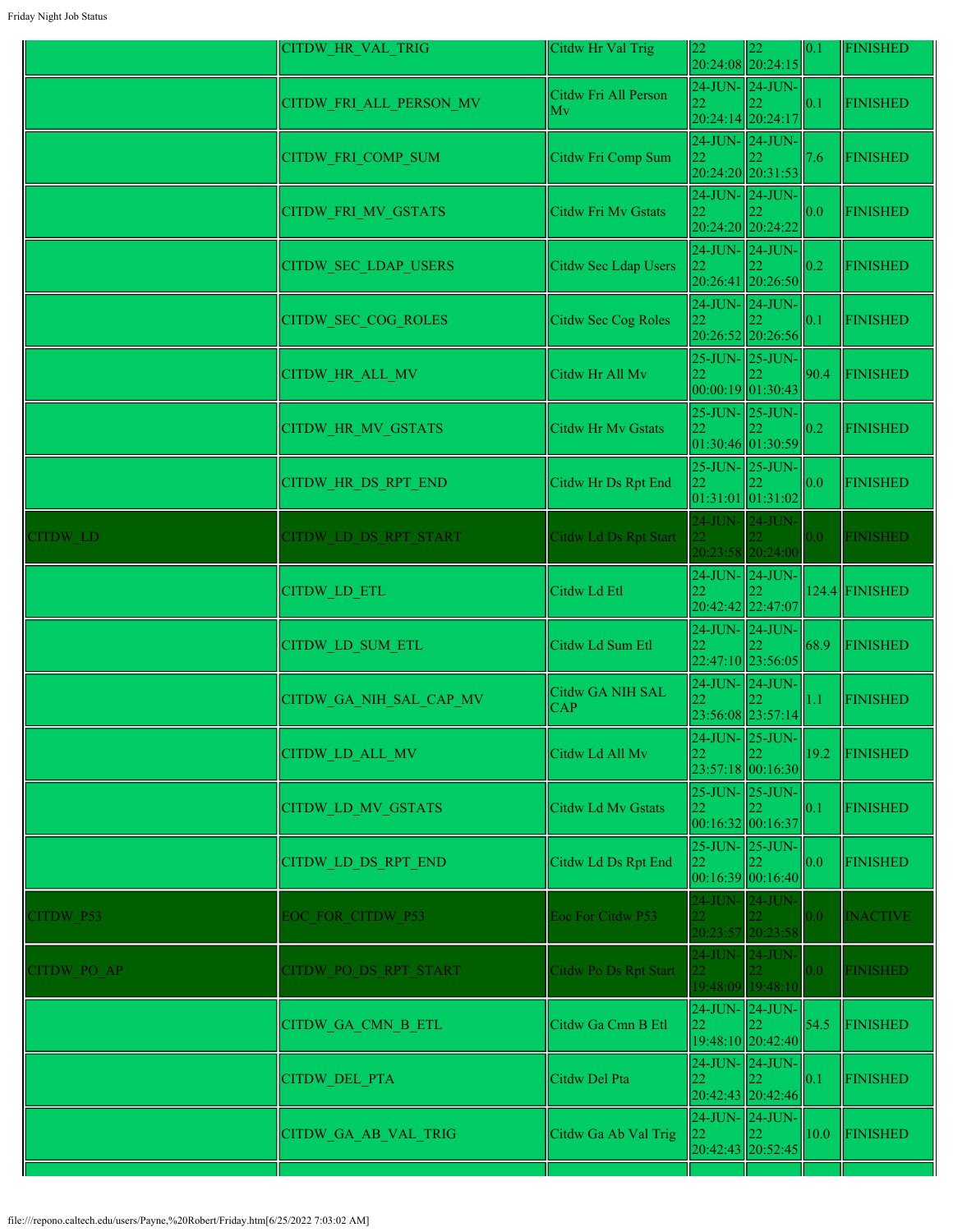|                            | <b>CITDW PO ETL</b>       | Citdw Po Etl                                         | 22                                   | 24-JUN-24-JUN-                             |                   | 123.1 FINISHED  |
|----------------------------|---------------------------|------------------------------------------------------|--------------------------------------|--------------------------------------------|-------------------|-----------------|
|                            |                           |                                                      | 24-JUN- 24-JUN-                      | 20:42:49 22:45:56                          |                   |                 |
|                            | CITDW_AP_DS_RPT_START     | Citdw Ap Ds Rpt Start                                | 22                                   | 22:45:58 22:45:59                          | 0.0               | <b>FINISHED</b> |
|                            |                           |                                                      |                                      | $24$ -JUN- $24$ -JUN-                      |                   |                 |
|                            | CITDW_PO_MV               | Citdw Po Mv                                          | 22<br>22:45:59 22:48:31              |                                            | 2.5               | <b>FINISHED</b> |
|                            |                           |                                                      |                                      | 24-JUN-24-JUN-                             |                   |                 |
|                            | CITDW_AP_ETL              | Citdw Ap Etl                                         | 22<br>22:46:01 23:02:41              |                                            | 16.7              | <b>FINISHED</b> |
|                            | CITDW PO MV GSTATS        | Citdw Po Mv Gstats                                   | 24-JUN-24-JUN-<br>22                 |                                            | 0.2               | <b>FINISHED</b> |
|                            |                           |                                                      |                                      | 22:48:33 22:48:42                          |                   |                 |
|                            | CITDW_PO_VAL_TRIG         | Citdw Po Val Trig                                    | 24-JUN-24-JUN-                       |                                            | 0.0               | <b>FINISHED</b> |
|                            |                           |                                                      |                                      | 22:48:45 22:48:47                          |                   |                 |
|                            | CITDW PO DS RPT END       | Citdw Po Ds Rpt End                                  | 24-JUN- 24-JUN-<br>22                |                                            | 0.0               | <b>FINISHED</b> |
|                            |                           |                                                      |                                      | 22:48:49 22:48:50                          |                   |                 |
|                            | CITDW AP INV LIGO MV      | Citdw Ap Inv Ligo Mv                                 | 24-JUN- 24-JUN-                      |                                            | 8.1               | <b>FINISHED</b> |
|                            |                           |                                                      |                                      | 23:02:45 23:10:48                          |                   |                 |
|                            | CITDW AP INV PO MV        | Citdw Ap Inv Po Mv                                   |                                      | $24$ -JUN- $\vert$ 24-JUN-                 | 55.1              | <b>FINISHED</b> |
|                            |                           |                                                      | 23:02:45 23:57:51<br>24-JUN- 25-JUN- |                                            |                   |                 |
|                            | CITDW_AP_TRVL_MV          | Citdw Ap Trvl Mv                                     |                                      |                                            | 3.9               | <b>FINISHED</b> |
|                            |                           |                                                      | $25$ -JUN- $25$ -JUN-                | 23:57:55 00:01:49                          |                   |                 |
|                            | CITDW_AP_DS_RPT_END       | Citdw Ap Ds Rpt End                                  | 22                                   |                                            | 0.0               | <b>FINISHED</b> |
|                            |                           |                                                      |                                      | 00:01:52 00:01:53<br>$25$ -JUN- $25$ -JUN- |                   |                 |
|                            | CITDW_AP_MV_GSTATS        | Citdw Ap Mv Gstats                                   | 22                                   | 00:01:56 00:02:47                          | 0.9               | <b>FINISHED</b> |
|                            |                           |                                                      |                                      | $25$ -JUN- $25$ -JUN-                      |                   |                 |
|                            | CITDW_AP_VAL_TRIG         | Citdw Ap Val Trig                                    | 22                                   | 00:02:50 00:02:51                          | $\vert 0.0 \vert$ | <b>FINISHED</b> |
|                            |                           | <b>CIT GMS PTA Daily</b>                             |                                      | 25-JUN- 25-JUN-                            |                   |                 |
| CITGMS PTA DAILY           | CITGMS ALIAS DAILY UPDATE | Checking                                             |                                      | 00:29:01 00:37:35                          | 8.6               | <b>FINISHED</b> |
|                            |                           | summarize child                                      |                                      | 24-JUN- 24-JUN-                            |                   |                 |
| CITPY ACCRUALS RUN FRIDAYS | <b>CHILD REQ SUMMARY</b>  | processes                                            | $22^{\circ}$                         | 19:11:41 19:12:11                          | 0.5               | <b>FINISHED</b> |
|                            |                           | <b>CITPY Total Salary</b>                            | 24-JUN-24-JUN-                       |                                            |                   |                 |
|                            | FRIDAY_CITPY_CAL_WK_TAL   | Calculation                                          | 22                                   | 20:15:02 20:15:20                          | 0.3               | <b>FINISHED</b> |
|                            | CHILD REQ SUMMARY         | summarize child                                      | 22                                   | $24$ -JUN- $\vert$ 24-JUN-                 | 0.0               | <b>INACTIVE</b> |
|                            |                           | processes                                            |                                      | 20:15:22 20:15:23                          |                   |                 |
|                            | <b>CITHR ACCRUAL</b>      | <b>CITHR Weekly</b>                                  | 22                                   | $24$ -JUN- $\vert$ 24-JUN-                 | 47.7              | <b>FINISHED</b> |
|                            |                           | Vacation and Sick                                    |                                      | 20:15:23 21:03:04                          |                   |                 |
|                            | <b>CITHR ACCRUALS</b>     | <b>CITHR Kronos Weekly</b>                           | 24-JUN- 24-JUN-                      |                                            | 0.2               | <b>FINISHED</b> |
|                            |                           | Leave Accr                                           | 21:03:07 21:03:21                    |                                            |                   |                 |
|                            | CITHR_KEY_STAFF_PKG       | <b>CITHR Retirement</b><br><b>Element Automation</b> | 24-JUN- 24-JUN-<br>22                |                                            | 0.7               | <b>FINISHED</b> |
|                            | Process                   |                                                      |                                      | 21:03:24 21:04:04                          |                   |                 |
|                            | CHILD REQ SUMMARY         | summarize child<br>processes                         | 22                                   | $24$ -JUN- $24$ -JUN-<br>22                | 0.5               | <b>FINISHED</b> |
|                            |                           |                                                      |                                      | 21:04:06 21:04:36                          |                   |                 |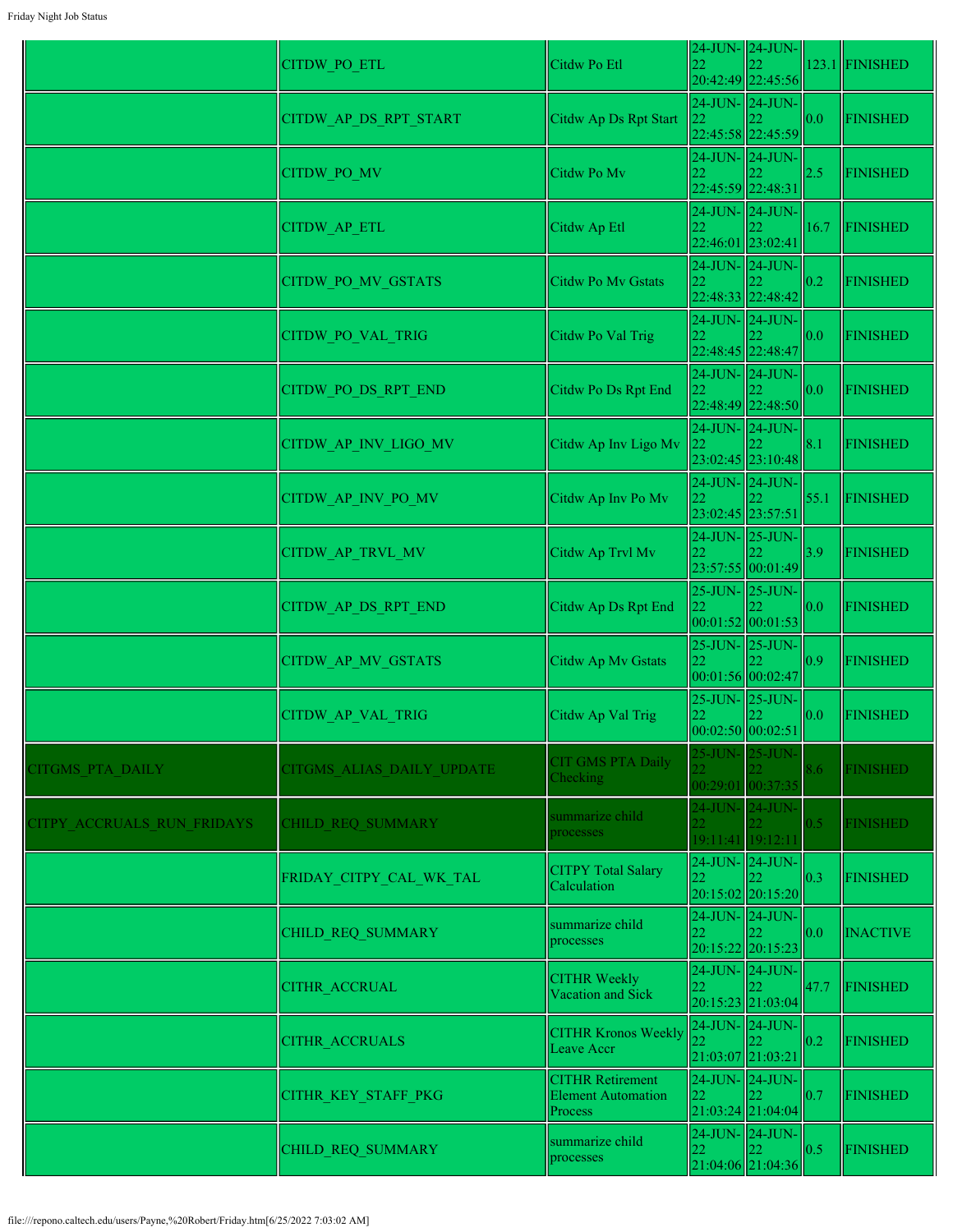|                 | CITHR KEY STAFF PKG            | <b>CITHR Retirement</b><br><b>Element Automation</b><br>Process | 24-JUN-24-JUN-<br>22                       | 21:42:58 21:42:58                                 | 0.0  | Skip!DayofWk    |
|-----------------|--------------------------------|-----------------------------------------------------------------|--------------------------------------------|---------------------------------------------------|------|-----------------|
| CNTRL FIN ONE A | <b>CITIC LOAD PERI</b>         | 4m CITIC: Load<br>Peripheral Charges                            | 24-JUN-124-JUN-<br>22<br>19:05:12 19:06:51 |                                                   | 1.7  | <b>FINISHED</b> |
|                 | CITIC PPLANT INTERFACE         | <b>CITIC: Physical Plant</b><br>IC Inter                        | 24-JUN- 24-JUN-<br>22                      | 19:06:53 19:34:42                                 | 27.8 | <b>ABORTED</b>  |
|                 | <b>CITIC VALID PERI</b>        | <b>CITIC: Validate</b><br>Peripheral Cha                        | 22                                         | $24$ -JUN- $24$ -JUN-<br>19:34:44 19:35:27        | 0.7  | <b>FINISHED</b> |
|                 | CITPRK_SBS_PRC                 | <b>CITPRK Parking Fees</b><br><b>IC</b> Extract                 | 22                                         | $24$ -JUN- $24$ -JUN-<br>19:34:44 19:34:44        | 0.0  | Skip!RunCal     |
|                 | SBS INTERFACE GL OGM           | SBS interface to GL<br>and OGM                                  | 22                                         | $24$ -JUN- $\vert$ 24-JUN-<br>19:35:29 19:37:56   | 2.5  | <b>FINISHED</b> |
|                 | CITIC INSERT TO PA TRX INT     | <b>CITIC:</b> Insert to PA<br>Transactio                        |                                            | $24$ -JUN- $\vert$ 24-JUN-<br>19:37:59 19:38:19   | 0.3  | <b>FINISHED</b> |
|                 | <b>CITIC MAIL</b>              | CITIC Mail Batch<br>Report                                      | 22<br>19:38:21 19:38:41                    | $24$ -JUN- $24$ -JUN-                             | 0.3  | <b>FINISHED</b> |
|                 | <b>CITIC CARD TRANSACTIONS</b> | CITIC Campus Card<br>Transactions                               | 24-JUN-24-JUN-                             | 19:38:43 19:40:34                                 | 1.9  | <b>FINISHED</b> |
|                 | <b>CITIC MONDAY REPORTS</b>    | <b>Internal Charges</b><br>Reports                              |                                            | 24-JUN- 24-JUN-<br>19:38:43 19:42:34              | 3.9  | <b>FINISHED</b> |
|                 | <b>CITAR OGM INTERFACE</b>     | Interface POETA from<br>AR to OGM                               |                                            | $24$ -JUN- $24$ -JUN-<br>19:40:36 19:40:50        | 0.2  | <b>FINISHED</b> |
|                 | CITMGS RESET PATRX INT STAT    | <b>CIT Reset Interface</b><br>Status fro                        | 22                                         | $24$ -JUN- $\ 24$ -JUN-<br>19:40:52 19:41:26      | 0.6  | <b>FINISHED</b> |
|                 | PAXTRTRX AR RECEIPTS           | <b>PRC: Transaction</b><br>Import                               | 22                                         | $24$ -JUN- $\vert$ 24-JUN-<br> 19:41:28  19:41:35 | 0.1  | <b>FINISHED</b> |
|                 | PAXTRTRX CAMPUS CARD           | <b>PRC: Transaction</b><br>Import                               | 24-JUN-24-JUN-                             | 19:41:37 19:41:42                                 | 0.1  | <b>FINISHED</b> |
|                 | PAXTRTRX DINING SERVICES       | <b>PRC: Transaction</b><br>Import                               | 22                                         | 24-JUN-24-JUN-<br>19:41:45 19:41:50               | 0.1  | <b>FINISHED</b> |
|                 | PAXTRTRX GRAD TUITION          | <b>PRC: Transaction</b><br>Import                               | 22                                         | $24$ -JUN- $24$ -JUN-<br>19:41:53 19:41:55        | 0.0  | <b>FINISHED</b> |
|                 | PAXTRTRX TELECOMMUNICATIONS    | <b>PRC: Transaction</b><br>Import                               | $24$ -JUN- $\vert$ 24-JUN-<br>22           | 19:41:58 19:42:07                                 | 0.2  | <b>FINISHED</b> |
|                 | PAXTRTRX LIBRARY               | <b>PRC: Transaction</b><br>Import                               | 22                                         | $24$ -JUN- $24$ -JUN-<br>19:42:09 19:42:12        | 0.1  | <b>FINISHED</b> |
|                 | <b>PAXTRTRX GYM</b>            | <b>PRC: Transaction</b><br>Import                               | 22                                         | $24$ -JUN- $24$ -JUN-<br>19:42:14 19:42:20        | 0.1  | <b>FINISHED</b> |
|                 | PAXTRTRX_WEB_IC                | <b>PRC: Transaction</b><br>Import                               | 24-JUN-24-JUN-<br>22<br>19:42:22 19:42:27  |                                                   | 0.1  | <b>FINISHED</b> |
|                 | PAXTRTRX_WIC_BATCH             | <b>PRC: Transaction</b><br>Import                               | 22                                         | $24$ -JUN- $24$ -JUN-<br>22                       | 0.2  | <b>FINISHED</b> |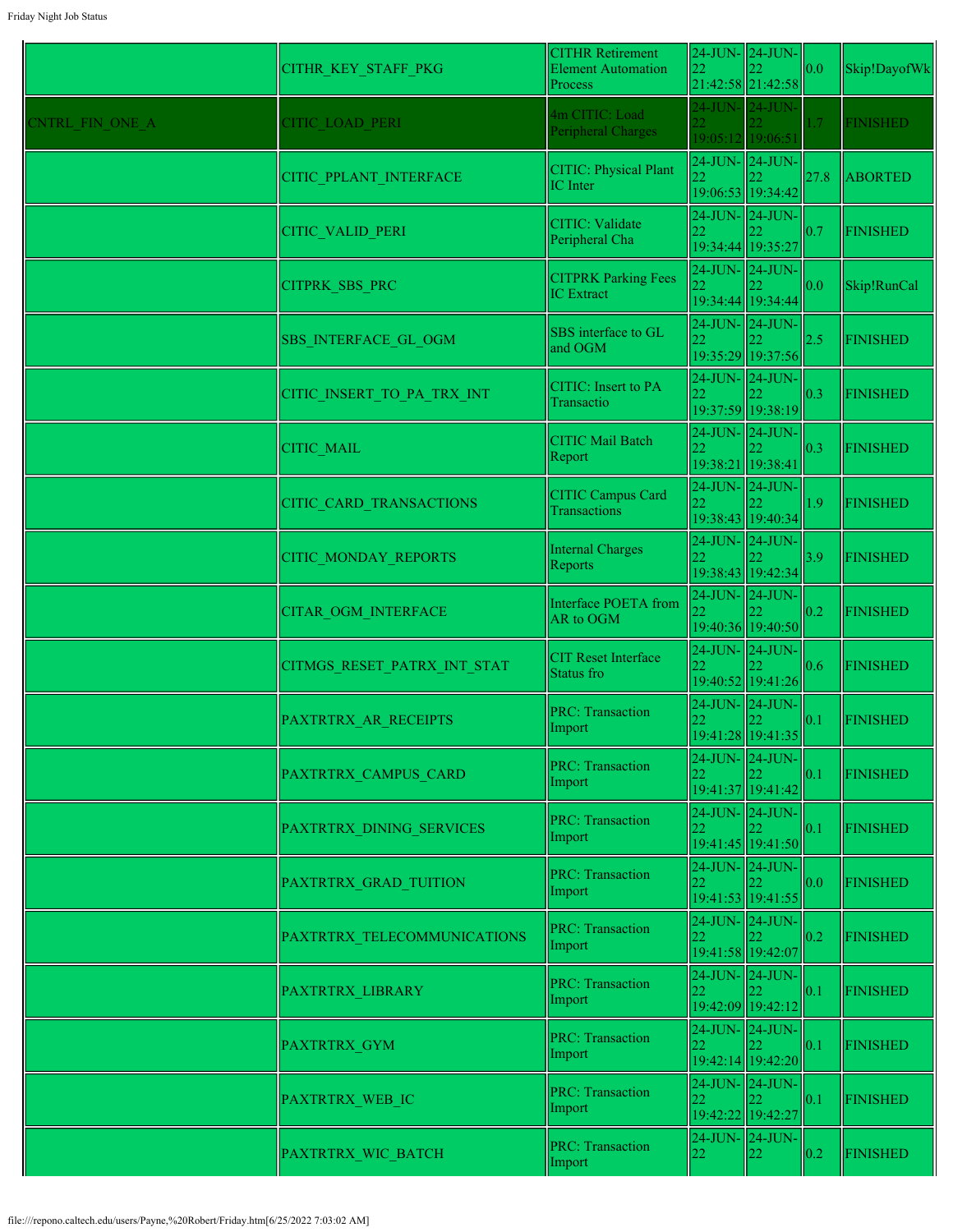|                           |                                   |                                                  | 19:42:29 19:42:40                   |     |                 |
|---------------------------|-----------------------------------|--------------------------------------------------|-------------------------------------|-----|-----------------|
| PAXTRTRX BOOKSTORE        | <b>PRC: Transaction</b><br>Import | 24-JUN-24-JUN-                                   | 19:42:42 19:42:46                   | 0.1 | <b>FINISHED</b> |
| PAXTRTRX_BENEFIT_BILLING  | <b>PRC: Transaction</b><br>Import |                                                  | 24-JUN-24-JUN-<br>19:42:48 19:42:53 | 0.1 | <b>FINISHED</b> |
| PAXTRTRX POST OFFICE      | <b>PRC: Transaction</b><br>Import | $24$ -JUN- $24$ -JUN-                            | 19:42:55 19:42:58                   | 0.1 | <b>FINISHED</b> |
| PAXTRTRX_PHYS_PLANT       | <b>PRC: Transaction</b><br>Import | $24$ -JUN- $\vert$ 24-JUN-<br>22                 | 19:43:00 19:43:16                   | 0.3 | <b>FINISHED</b> |
| PAXTRTRX_WIRED            | <b>PRC: Transaction</b><br>Import | $24$ -JUN- $24$ -JUN-<br>22                      | 19:43:18 19:43:24                   | 0.1 | <b>FINISHED</b> |
| PAXTRTRX_INFO_TECH_SVCS   | <b>PRC: Transaction</b><br>Import | 24-JUN-24-JUN-<br>22                             | 19:43:26 19:43:29                   | 0.1 | <b>FINISHED</b> |
| PAXTRTRX_ATH              | <b>PRC: Transaction</b><br>Import | $24$ -JUN- $24$ -JUN-<br>22                      | 19:43:31 19:43:40                   | 0.2 | <b>FINISHED</b> |
| PAXTRTRX TMT              | <b>PRC: Transaction</b><br>Import | $24$ -JUN- $24$ -JUN-<br>22                      | 19:43:43 19:43:45                   | 0.0 | <b>FINISHED</b> |
| PAXTRTRX BECKMAN          | <b>PRC: Transaction</b><br>Import | $24$ -JUN- $\vert$ 24-JUN-<br>22                 | 19:43:48 19:43:55                   | 0.1 | <b>FINISHED</b> |
| PAXTRTRX SBS              | <b>PRC: Transaction</b><br>Import | $24$ -JUN- $24$ -JUN-                            | 19:43:58 19:44:04                   | 0.1 | <b>FINISHED</b> |
| PAXTRTRX CLAS             | <b>PRC: Transaction</b><br>Import | $24$ -JUN- $24$ -JUN-<br>19:44:07 19:44:11       |                                     | 0.1 | <b>FINISHED</b> |
| PAXTRTRX IMSS ACS         | <b>PRC: Transaction</b><br>Import | 24-JUN-24-JUN-<br>19:44:13 19:44:17              |                                     | 0.1 | <b>FINISHED</b> |
| PAXTRTRX BUSINESS FINANCE | <b>PRC: Transaction</b><br>Import | 24-JUN-24-JUN-<br>22                             | 19:44:19 19:44:26                   | 0.1 | <b>FINISHED</b> |
| PAXTRTRX_BUSINESS_ACCTG   | <b>PRC: Transaction</b><br>Import | $24$ -JUN- $24$ -JUN-<br>22                      | 19:44:28 19:44:32                   | 0.1 | <b>FINISHED</b> |
| PAXTRTRX KNICB BILLING    | <b>PRC: Transaction</b><br>Import | 19:44:34 19:44:41                                | 24-JUN-24-JUN-                      | 0.1 | <b>FINISHED</b> |
| PAXTRTRX PARK PR DED      | <b>PRC: Transaction</b><br>Import | 24-JUN- 24-JUN-                                  | 19:44:43 19:44:47                   | 0.1 | <b>FINISHED</b> |
| PAXTRTRX USAGE CONTROLLER | <b>PRC: Transaction</b><br>Import | 24-JUN-24-JUN-<br>19:44:49 19:44:52              |                                     | 0.1 | <b>FINISHED</b> |
| PAXTRTRX USAGE PAA        | <b>PRC: Transaction</b><br>Import | $24$ -JUN- $24$ -JUN-<br>19:44:54 19:44:57       |                                     | 0.1 | <b>FINISHED</b> |
| PAXTRTRX_ATHLETICS_CQP    | <b>PRC: Transaction</b><br>Import | $24$ -JUN- $24$ -JUN-<br>22<br>19:44:59 19:45:05 |                                     | 0.1 | <b>FINISHED</b> |
| PAXTRTRX_CHEM_ADMIN       | <b>PRC: Transaction</b><br>Import | 24-JUN-24-JUN-<br>22                             | 22.<br>19:45:07 19:45:13            | 0.1 | <b>FINISHED</b> |
|                           |                                   | $24$ -JUN- $24$ -JUN-                            |                                     |     |                 |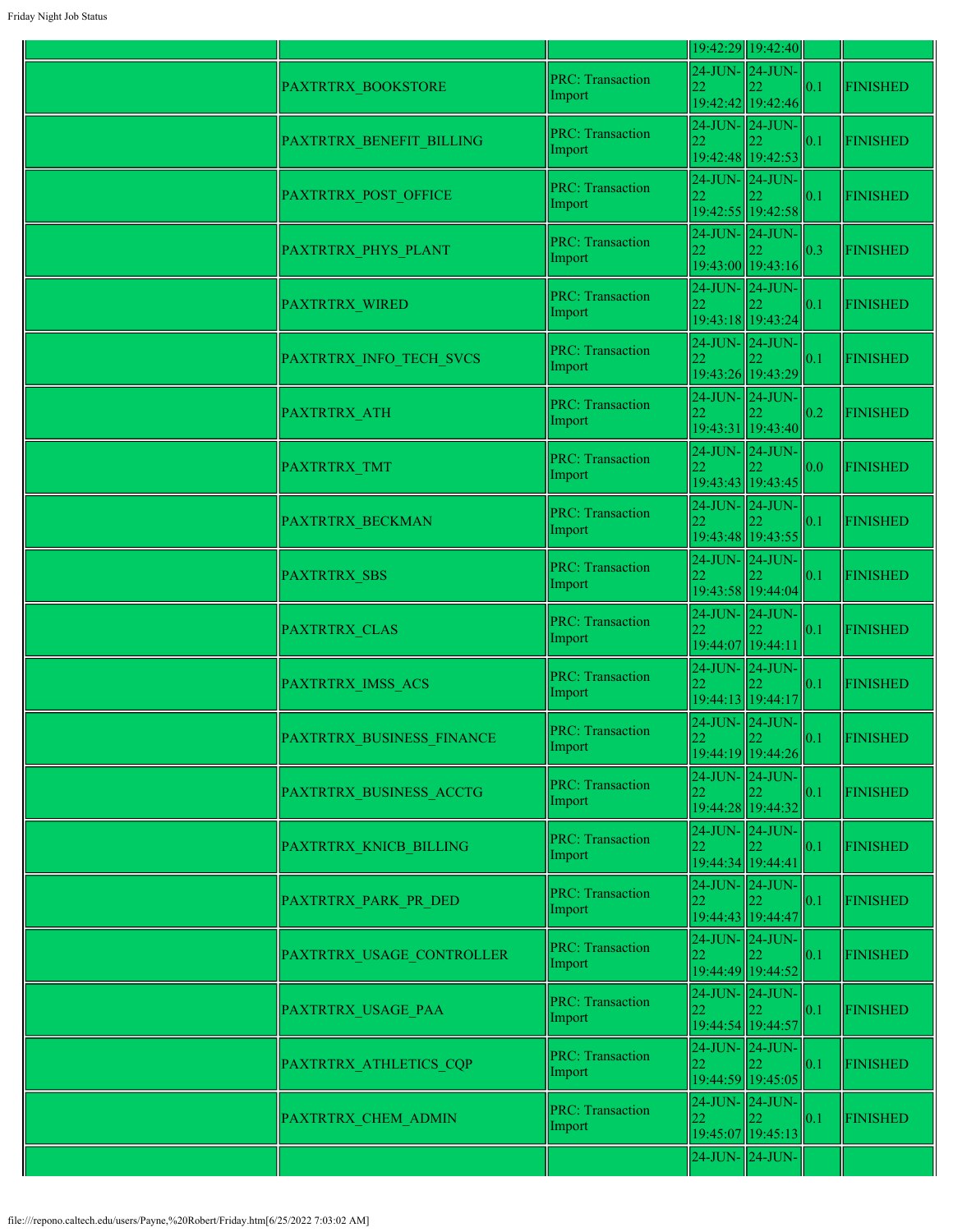|                 | CHECK FOR LDM CHAIN          | <b>Test Module</b>                                                                              | 22                                       | 22<br>19:45:15 19:45:20                         | 0.1  | <b>FINISHED</b> |
|-----------------|------------------------------|-------------------------------------------------------------------------------------------------|------------------------------------------|-------------------------------------------------|------|-----------------|
|                 | FIN_CITICERR_REPORTS         | Citicerr reports                                                                                | $24$ -JUN- $\ 24$ -JUN-<br>22            | 19:45:15 19:46:53                               | 1.6  | <b>FINISHED</b> |
|                 | <b>GMSFCUSR</b>              | GMS: Costing and<br>Funds Check o                                                               | 22                                       | 24-JUN-24-JUN-<br>19:45:23 19:47:01             | 1.6  | <b>FINISHED</b> |
|                 | FIN1A_CHILD_REQ_SUMMARY      | summarize child<br>processes                                                                    | 22                                       | 24-JUN-24-JUN-<br>19:47:03 19:47:33             | 0.5  | <b>FINISHED</b> |
| CNTRL FIN ONE B | <b>CITPOPOI</b>              | <b>CITPO SciQuest</b><br>Purchase Order                                                         | 24-JUN- 24-JUN-                          | 17:15:01 17:26:17                               | 11.3 | <b>FINISHED</b> |
|                 | <b>CITPOPOI</b>              | <b>CITPO SciQuest</b><br><b>Purchase Order</b>                                                  | 22<br>18:15:01 18:21:21                  | 24-JUN- 24-JUN-                                 | 6.3  | <b>FINISHED</b> |
|                 | CITFA ASSET DETAIL REPORT    | Request Chain<br><b>CITFA ASSET DETA</b>                                                        | 24-JUN-24-JUN-<br>22                     | 19:05:12 19:05:17                               | 0.1  | <b>FINISHED</b> |
|                 | CITAP CT INVOICE LINE INSERT | <b>CITAP CT Invoice</b><br>Line Insert                                                          | 22                                       | $24$ -JUN- $\vert$ 24-JUN-<br>19:05:19 19:05:23 | 0.1  | <b>FINISHED</b> |
|                 | CITAP CT INVOICE IMPORT      | <b>CITAP Cost Transfer</b><br>Invoice Interface                                                 | $24$ -JUN- $\parallel$ 24-JUN-           | 19:05:25 19:06:48                               | 1.4  | <b>FINISHED</b> |
|                 | CITAP CT POST INTERFACE UPD  | <b>CITAP Cost Transfer</b><br>Post-interface Update                                             | 24-JUN- 24-JUN-<br>19:06:50 19:06:51     |                                                 | 0.0  | <b>FINISHED</b> |
|                 | <b>CITPOPOI</b>              | <b>CITPO SciQuest</b><br><b>Purchase Order</b>                                                  | 22                                       | $24$ -JUN- $\vert$ 24-JUN-<br>19:06:53 19:13:39 | 6.8  | <b>FINISHED</b> |
|                 | <b>XLAACCPB</b>              | <b>Create Accounting</b>                                                                        | 24-JUN- 24-JUN-                          | 19:10:07 19:11:07                               | 1.0  | <b>FINISHED</b> |
|                 | <b>APPRVL</b>                | Payables Approval                                                                               | 24-JUN- 24-JUN-<br>22                    | 19:13:41 19:32:25                               | 18.7 | <b>FINISHED</b> |
|                 | <b>XLAACCPB</b>              | <b>Create Accounting</b>                                                                        | 22                                       | 24-JUN- 24-JUN-<br>19:32:27 19:35:06            | 2.7  | <b>FINISHED</b> |
|                 | <b>XLAGLTRN PAYABLES</b>     | <b>Transfer Journal</b><br>Entries to GL                                                        | 24-JUN-24-JUN-                           | 19:35:19 19:36:26                               | 1.1  | <b>FINISHED</b> |
|                 | <b>XLAGLTRN PURCHASING</b>   | <b>Transfer Journal</b><br>Entries to GL                                                        | 22                                       | $24$ -JUN- $\vert$ 24-JUN-<br>19:36:50 19:37:15 | 0.4  | <b>FINISHED</b> |
|                 | CITAP TAA FLAG UPDATE PRC    | <b>CITAP Update "Track</b><br>As Asset" Flag for<br>Eligible Invoice<br>Distributions and Lines | 24-JUN-24-JUN-<br>22                     | 19:37:48 19:38:15                               | 0.5  | <b>FINISHED</b> |
|                 | CITAP_FIX_EXPND_DATE         | <b>CITAP Fix Future</b><br><b>Expenditure D</b>                                                 | $24$ -JUN- $24$ -JUN-<br>$\overline{22}$ | 19:38:17 19:39:31                               | 1.2  | <b>FINISHED</b> |
|                 | CITGMS_ADL_AWARD_FIX         | <b>CITGMS Run ADL</b><br><b>Toolkit for Missing</b><br>Award Info                               | 24-JUN-24-JUN-<br>22                     | 19:39:33 19:39:38                               | 0.1  | <b>FINISHED</b> |
|                 | <b>PAAPIMP SI</b>            | PRC: Interface Supplier<br>Costs                                                                | 24-JUN- 24-JUN-<br>22                    | 19:39:40 19:42:18                               | 2.6  | <b>FINISHED</b> |
|                 | CITGMS CT SET FLAG REPORT    | <b>CITGMS Cost Transfer</b><br><b>Set Flag Report</b>                                           | $24$ -JUN- $\vert$ 24-JUN-<br>22         | 19:42:36 19:42:45                               | 0.2  | <b>FINISHED</b> |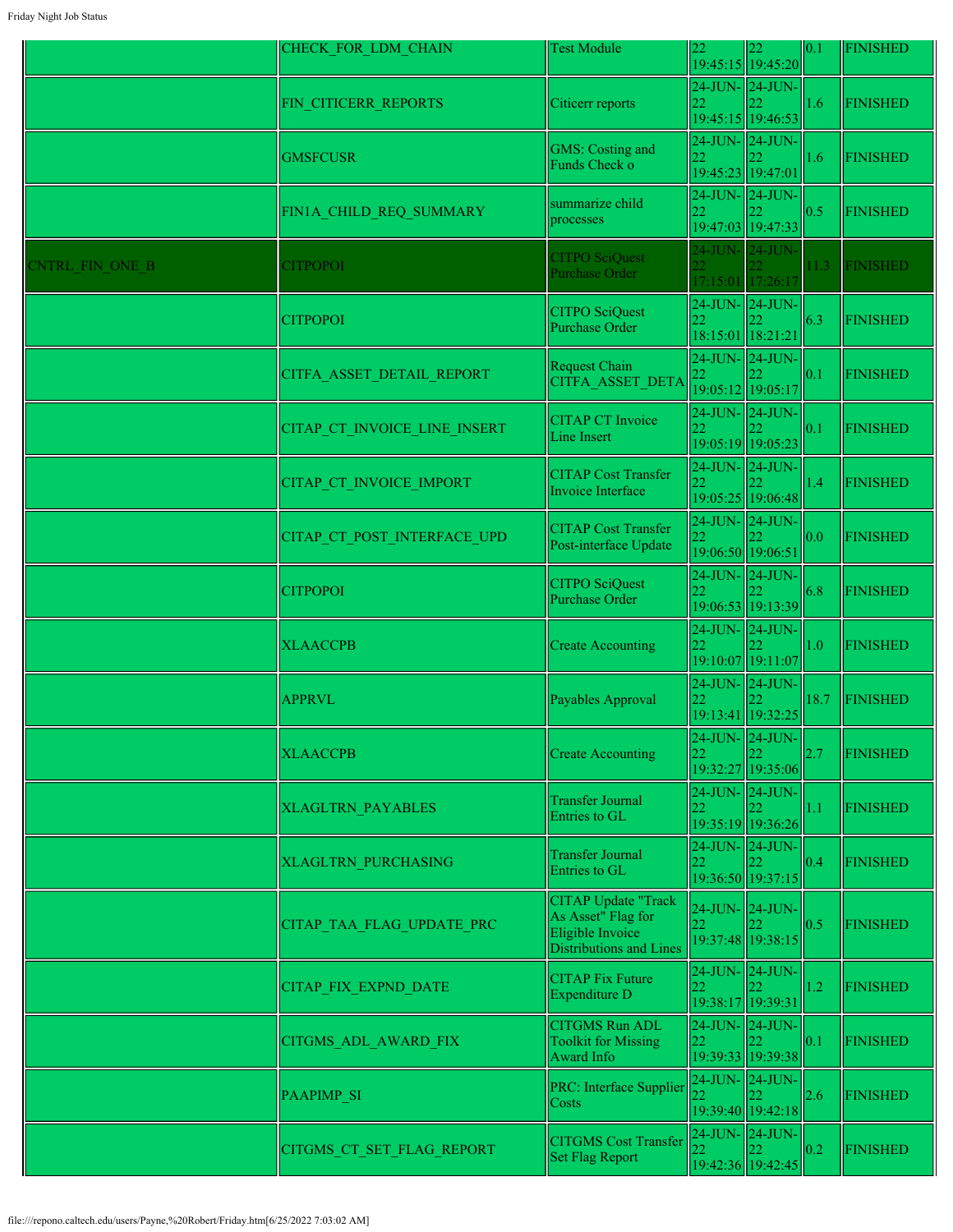|                        | CITGMS_INV_COST_XFR_REP      | CIT-RPT Supplier<br>Invoice Cost Transfer<br>Rpt                           | $24$ -JUN- $\vert$ 24-JUN-<br>22<br>19:42:47 19:43:02 |                                     | 0.2               | <b>FINISHED</b> |
|------------------------|------------------------------|----------------------------------------------------------------------------|-------------------------------------------------------|-------------------------------------|-------------------|-----------------|
|                        | FNDRSSUB234                  | <b>Mass Additions Create</b>                                               | 24-JUN- 24-JUN-<br>22<br>19:43:04 19:44:12            |                                     | 1.1               | <b>FINISHED</b> |
|                        | CITFA_APMACR_REJ             | <b>CITFA-AP</b> Invoice<br>Lines Rejected by<br><b>APMACR</b>              | 24-JUN- 24-JUN-<br>22<br>19:44:14 19:45:34            |                                     | 1.3               | <b>FINISHED</b> |
|                        | <b>FNDRSSUB46</b>            | <b>Post Mass Additions</b>                                                 | 24-JUN-24-JUN-<br>22<br>19:44:14 19:44:32             |                                     | 0.3               | <b>FINISHED</b> |
|                        | CITFA_INV_UPLOAD             | <b>CITFA Asset Inventory</b><br>Upload P                                   | $24$ -JUN- $\vert$ 24-JUN-<br>22<br>19:44:34 19:44:50 |                                     | 0.3               | <b>FINISHED</b> |
|                        | CITFA ASSET INV POPULATE     | <b>CIT FA Asset Invoices</b><br>Populate                                   | 24-JUN- 24-JUN-<br>19:44:52 19:44:57                  |                                     | 0.1               | <b>FINISHED</b> |
|                        | <b>PAXCPGAL</b>              | <b>PRC: Generate Asset</b><br>Lines for                                    | $24$ -JUN- $\ 24$ -JUN-<br>19:44:59 19:49:47          |                                     | 4.8               | <b>FINISHED</b> |
|                        | <b>PAXCPCAL</b>              | <b>PRC: Interface Assets</b><br>to Oracl                                   | 24-JUN-24-JUN-                                        | 19:49:49 19:49:53                   | 0.1               | <b>FINISHED</b> |
|                        | CIT FA MAS ADDITION POPULATE | <b>CIT FA Mass</b><br>Additions Populate                                   | 24-JUN-24-JUN-<br>19:49:55 19:50:01                   |                                     | 0.1               | <b>FINISHED</b> |
|                        | CITAP_REMIT_EMAIL_FOR_AP     | <b>CITAP Add</b><br>Disbursement Email<br><b>Address to Remit</b><br>Email | 24-JUN- 24-JUN-<br> 22<br>19:50:09 19:50:13           |                                     | 0.1               | <b>FINISHED</b> |
|                        | FIN1B CHILD REQ SUMMARY      | summarize child<br>processes                                               | $24$ -JUN- $\vert$ 24-JUN-<br>22                      | 19:50:16 19:50:46                   | 0.5               | <b>FINISHED</b> |
| <b>ENTRL FIN ONE C</b> | CITAR JPMORGAN REMITTANCE    | Citar Jpmorgan<br>Remittance                                               | 24-JUN- 24-JUN-<br>19:05:12 19:06:24                  |                                     | 1.2               | <b>FINISHED</b> |
|                        | <b>GMSTAR</b>                | <b>GMS</b> : Interface<br>Invoices to Rec                                  | 24-JUN- 24-JUN-<br>22                                 | $\parallel$ 22<br>19:05:12 19:05:57 | $\vert 0.7 \vert$ | <b>FINISHED</b> |
|                        | <b>RAXMTR</b>                | Autoinvoice Master<br>Program                                              | 24-JUN- 24-JUN-<br>22                                 | 19:05:59 19:07:09                   | 1.2               | <b>FINISHED</b> |
|                        | <b>PARTAR</b>                | <b>PRC: Tieback Invoices</b><br>from Rec                                   | 24-JUN- 24-JUN-<br>22                                 | 19:07:11 19:07:54                   | 0.7               | <b>FINISHED</b> |
|                        | <b>ARACCPB</b>               | <b>Submit Accounting</b>                                                   | $24$ -JUN- $\vert$ 24-JUN-<br>22                      | 19:07:57 19:10:06                   | 2.2               | <b>FINISHED</b> |
|                        | <b>XLAGLTRN RECVBLS</b>      | <b>Transfer Journal</b><br>Entries to GL                                   | 24-JUN- 24-JUN-<br>22                                 | 19:11:18 19:11:35                   | 0.3               | <b>FINISHED</b> |
|                        | <b>CITAR ON ACCOUNT FIX</b>  | <b>CITAR Receipt On-</b><br><b>Account Balance Fix</b><br>Script           | $24$ -JUN- $\vert$ 24-JUN-<br>22                      | 19:11:37 19:11:39                   | 0.0               | <b>FINISHED</b> |
|                        | CHILD REQ SUMMARY            | summarize child<br>processes                                               | $24$ -JUN- $\vert$ 24-JUN-<br>22<br>19:11:41 19:12:11 |                                     | 0.5               | <b>FINISHED</b> |
|                        | CHILD REQ SUMMARY            | summarize child<br>processes                                               | $24$ -JUN- $\ $ 24-JUN-<br>22<br>20:15:22 20:15:23    |                                     | 0.0               | <b>INACTIVE</b> |
|                        |                              | summarize child                                                            | 24-JUN- 24-JUN-                                       |                                     |                   |                 |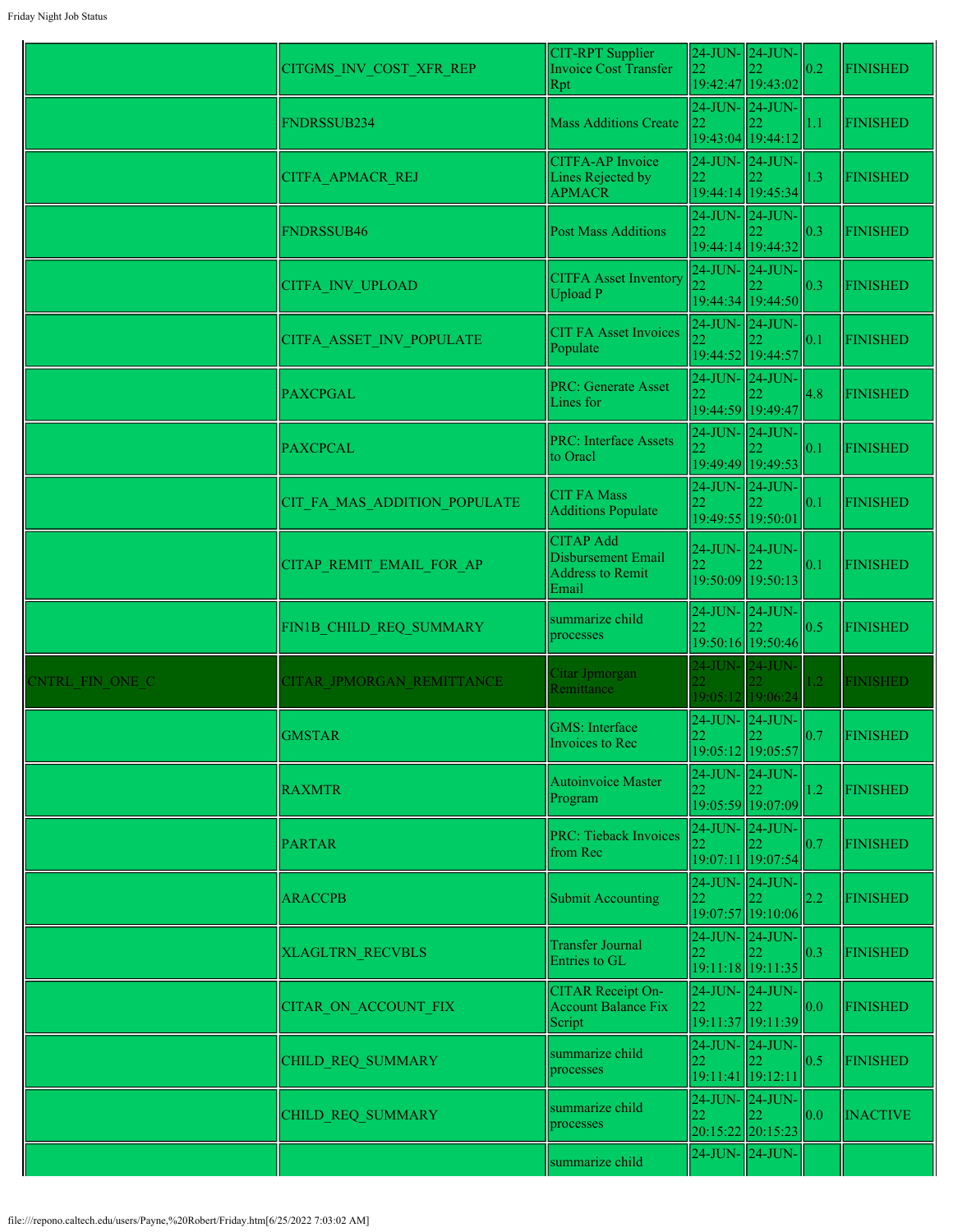|                 | CHILD REQ SUMMARY             | processes                                             |    | $\begin{vmatrix} 22 \\ 21:04:06 \end{vmatrix}$ $\begin{vmatrix} 22 \\ 21:04:36 \end{vmatrix}$ | 0.5  | <b>FINISHED</b>  |
|-----------------|-------------------------------|-------------------------------------------------------|----|-----------------------------------------------------------------------------------------------|------|------------------|
| CNTRL FIN THREE | <b>GMSFCSTR</b>               | <b>GMS: Costing and</b><br>Funds Check o              |    | 24-JUN- 24-JUN-<br>19:05:14 19:07:06                                                          | 1.9  | <b>FINISHED</b>  |
|                 | CHILD_REQ_SUMMARY             | summarize child<br>processes                          | 22 | 24-JUN- 24-JUN-<br>19:11:41 19:12:11                                                          | 0.5  | <b>FINISHED</b>  |
|                 | PASDUC_BURDEN                 | PRC: Create and<br>Distribute Bur                     | 22 | $24$ -JUN- $24$ -JUN-<br>19:47:02 19:48:02                                                    | 1.0  | <b>FINISHED</b>  |
|                 | GMSRGDR_MASS                  | <b>GMS: Generate Draft</b><br>Revenue fo              | 22 | 24-JUN- 24-JUN-<br>19:48:04 19:55:45                                                          | 7.7  | <b>FINISHED</b>  |
|                 | <b>GMSTRGL</b>                | <b>GMS</b> : Interface<br>Revenue to Gene             | 22 | 24-JUN-24-JUN-<br>19:55:47 19:56:29                                                           | 0.7  | <b>FINISHED</b>  |
|                 | <b>PAGCAE</b>                 | <b>PRC: Generate Cost</b><br><b>Accounting Events</b> | 22 | 24-JUN-24-JUN-<br>19:56:31 19:57:16                                                           | 0.7  | <b>FINISHED</b>  |
|                 | <b>PAXACCPB</b>               | <b>PRC: Create</b><br>Accounting                      | 22 | $24$ -JUN- $\vert$ 24-JUN-<br>19:57:18 19:59:41                                               | 2.4  | <b>FINISHED</b>  |
|                 | PAXGLTRN_GMS                  | <b>PRC: Transfer Journal</b><br>Entries to GL         |    | 24-JUN- 24-JUN-<br>19:59:45 20:01:03                                                          | 1.3  | <b>FINISHED</b>  |
|                 | <b>GLLEZLSRS EXETER</b>       | <b>Gllezlsrs EXETER</b>                               | 22 | 24-JUN- 24-JUN-<br>20:01:05 20:01:09                                                          | 0.1  | <b>FINISHED</b>  |
|                 | <b>GLLEZLSRS BB</b>           | <b>Gllezlsrs BB</b>                                   | 22 | 24-JUN-24-JUN-<br>20:01:17 20:01:18                                                           | 0.0  | <b>FINISHED</b>  |
|                 | GLLEZLSRS_QUICKPAY            | Gllezlsrs Quickpay                                    |    | 24-JUN- 24-JUN-<br>20:01:47 20:01:48                                                          | 0.0  | <b>FINISHED</b>  |
|                 | CHILD_REQ_SUMMARY             | summarize child<br>processes                          |    | 24-JUN-24-JUN-<br>20:15:22 20:15:23                                                           | 0.0  | <b>INACTIVE</b>  |
|                 | <b>CHILD REQ SUMMARY</b>      | summarize child<br>processes                          | 22 | 24-JUN- 24-JUN-<br>22<br>21:04:06 21:04:36                                                    | 0.5  | <b>FINISHED</b>  |
|                 | <b>GLPAUTOP</b>               | Program - Automatic<br>Posting                        |    | 24-JUN- 24-JUN-<br>21:20:24 21:20:46                                                          | 0.4  | <b>FINISHED</b>  |
|                 | CITGL REFRESH APEX BALANCES   | <b>CITGL Refresh Apex</b><br><b>GL Query Balances</b> | 22 | $24$ -JUN- $\vert$ 24-JUN-<br>21:21:24 21:26:22                                               | 5.0  | <b>FINISHED</b>  |
|                 | <b>GMSFCUAE</b>               | <b>GMS: Update Actual</b><br>and Encumbr              | 22 | 24-JUN-24-JUN-<br>21:21:24 21:22:28                                                           | 1.1  | <b>FINISHED</b>  |
|                 | <b>PAXEXCPD</b>               | <b>EXC: Transaction</b><br><b>Exception Det</b>       | 22 | $24$ -JUN- $24$ -JUN-<br>21:22:30 21:23:22                                                    | 0.9  | <b>FINISHED</b>  |
|                 | CITGMS_RPT_AWARD_ANALYSIS_CHN | Citgms Rpt Award<br>Analysis Chn                      | 22 | 24-JUN- 24-JUN-<br>21:23:24 21:51:39                                                          | 28.3 | <b>FINISHED</b>  |
|                 | UNBILLED_RECEIV_AND_EXPEND    | Wkly-Mthly Unbilled<br>Rec-Expend                     | 22 | 24-JUN-24-JUN-<br>21:23:24 21:29:29                                                           | 6.1  | <b>FINISHED</b>  |
|                 | CITGMS_REC_INV                | CIT-RPT Award and<br>Cash Collect                     | 22 | 24-JUN- 25-JUN-<br>21:23:25 01:13:25                                                          |      | $230.0$ FINISHED |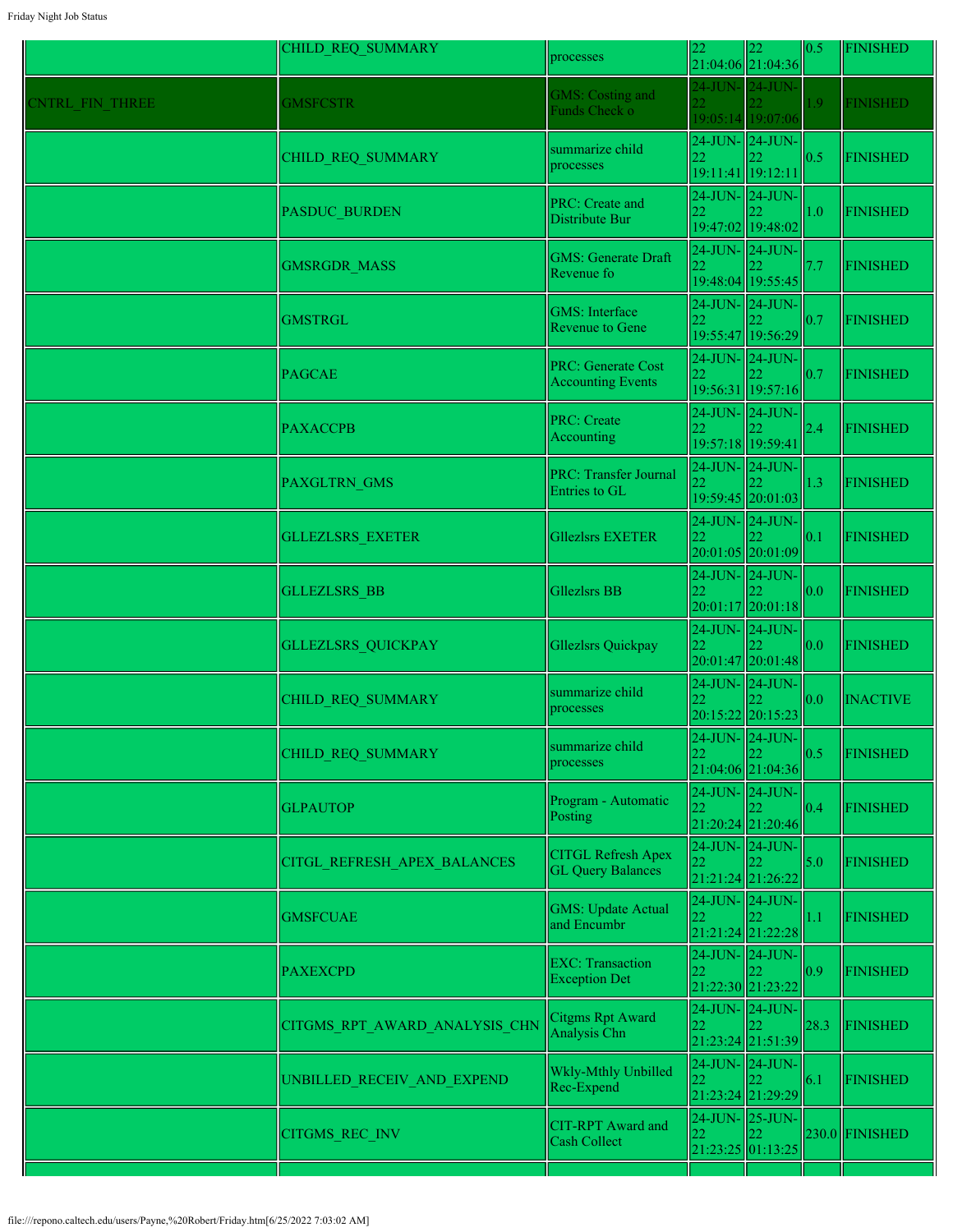|                      | HR FNDGTST                   | Gather HR Table<br><b>Statistics</b>                      | 22                           | $24$ -JUN- $\vert$ 24-JUN-<br>21:23:25 21:33:36 | 10.2 | <b>FINISHED</b>  |
|----------------------|------------------------------|-----------------------------------------------------------|------------------------------|-------------------------------------------------|------|------------------|
|                      | <b>FNDGSCST</b>              | Gather Schema<br><b>Statistics</b>                        |                              |                                                 |      | <b>NS</b>        |
| <b>CNTRL FIN TWO</b> | CITGL NEW PROJS CROSS VALID  | <b>GL New Projs And</b><br><b>Cross Validat</b>           | 22.                          | 24-JUN- 24-JUN-<br>19:00:10 19:04:11            | 4.0  | <b>FINISHED</b>  |
|                      | ENSURE_CNTL_MANAGER_UP       | <b>DCAA New Awards</b><br>and Projects                    | 22                           | 24-JUN- 24-JUN-<br>19:00:10 19:00:17            | 0.1  | <b>FINISHED</b>  |
|                      | <b>ARRXINVR</b>              | <b>Transaction Register</b>                               | 22                           | 24-JUN-24-JUN-<br>19:04:14 19:04:50             | 0.6  | <b>FINISHED</b>  |
|                      | <b>CITPO PTA INS</b>         | <b>CITPO</b> Insert PTA<br>Records for W                  | 22                           | $24$ -JUN- $\vert$ 24-JUN-<br>19:04:52 19:05:00 | 0.1  | <b>FINISHED</b>  |
|                      | <b>CITGMS FIX EXPND DATE</b> | <b>CITGMS Fix Future</b><br>Expenditure                   | 22                           | 24-JUN- 24-JUN-<br>19:05:01 19:05:03            | 0.0  | <b>FINISHED</b>  |
|                      | FIN TWO CHAINRUNSUMMARY      | Summarizes runtimes                                       | $ 22\rangle$                 | 24-JUN- 24-JUN-<br>19:05:05 19:05:05            | 0.0  | <b>FINISHED</b>  |
| DAILY FINANCE MASTER | <b>FNDRSSUB1938</b>          | <b>CITHR GymFees</b><br><b>Extract and FTP for</b><br>OGM | $\overline{22}$              | 24-JUN- 24-JUN-<br>19:00:04 19:00:07            | 0.1  | Skip!RunCal      |
|                      | <b>CNTRL FIN TWO</b>         | <b>CNTRL FIN TWO</b>                                      | 22                           | 24-JUN-24-JUN-<br>19:00:09 19:05:11             | 5.0  | <b>FINISHED</b>  |
|                      | CNTRL FIN ONE A              | <b>CNTRL Fin ONE A</b>                                    | 22                           | 24-JUN-24-JUN-<br>19:05:11 19:47:38             | 42.5 | <b>FINISHED</b>  |
|                      | CNTRL_FIN_ONE_B              | <b>CNTRL Fin ONE B</b>                                    | 22                           | 24-JUN- 24-JUN-<br>19:05:11 19:50:52            | 45.7 | <b>FINISHED</b>  |
|                      | CNTRL FIN ONE C              | <b>CNTRL Fin ONE C</b>                                    | 22                           | 24-JUN-24-JUN-<br>19:05:11 19:12:16             | 7.1  | <b>FINISHED</b>  |
|                      | CNTRL FIN THREE              | <b>CNTRL</b> Fin Three                                    | $24$ -JUN-<br>22<br>19:05:11 |                                                 |      | <b>INITIATED</b> |
| FIN CITICERR REPORTS | CITICERR DINING SERVICES     | <b>CITIC Error Report</b>                                 |                              | 24-JUN- 24-JUN-<br>19:45:18 19:45:22            | 0.1  | <b>FINISHED</b>  |
|                      | <b>CITICERR LIBRARY</b>      | <b>CITIC Error Report</b>                                 | 22                           | 24-JUN-24-JUN-<br>19:45:24 19:45:28             | 0.1  | <b>FINISHED</b>  |
|                      | CITICERR TELECOMMUNICATION   | <b>CITIC Error Report</b>                                 | 22                           | 24-JUN- 24-JUN-<br>19:45:30 19:45:35            | 0.1  | <b>FINISHED</b>  |
|                      | CITICERR_WEB_IC              | <b>CITIC Error Report</b>                                 | 22                           | 24-JUN- 24-JUN-<br>19:45:37 19:45:43            | 0.1  | <b>FINISHED</b>  |
|                      | CITICERR PHYSICAL PLANT      | <b>CITIC Error Report</b>                                 | 22                           | $24$ -JUN- $\vert$ 24-JUN-<br>19:45:45 19:45:50 | 0.1  | <b>FINISHED</b>  |
|                      | CITICERR_INFO_TECH_SVCS      | <b>CITIC Error Report</b>                                 | 22                           | 24-JUN- 24-JUN-<br>19:45:52 19:45:58            | 0.1  | <b>FINISHED</b>  |
|                      | CITICERR_ATHENAEUM           | <b>CITIC Error Report</b>                                 | 22                           | 24-JUN-24-JUN-<br>19:46:00 19:46:05             | 0.1  | <b>FINISHED</b>  |
|                      |                              |                                                           |                              |                                                 |      |                  |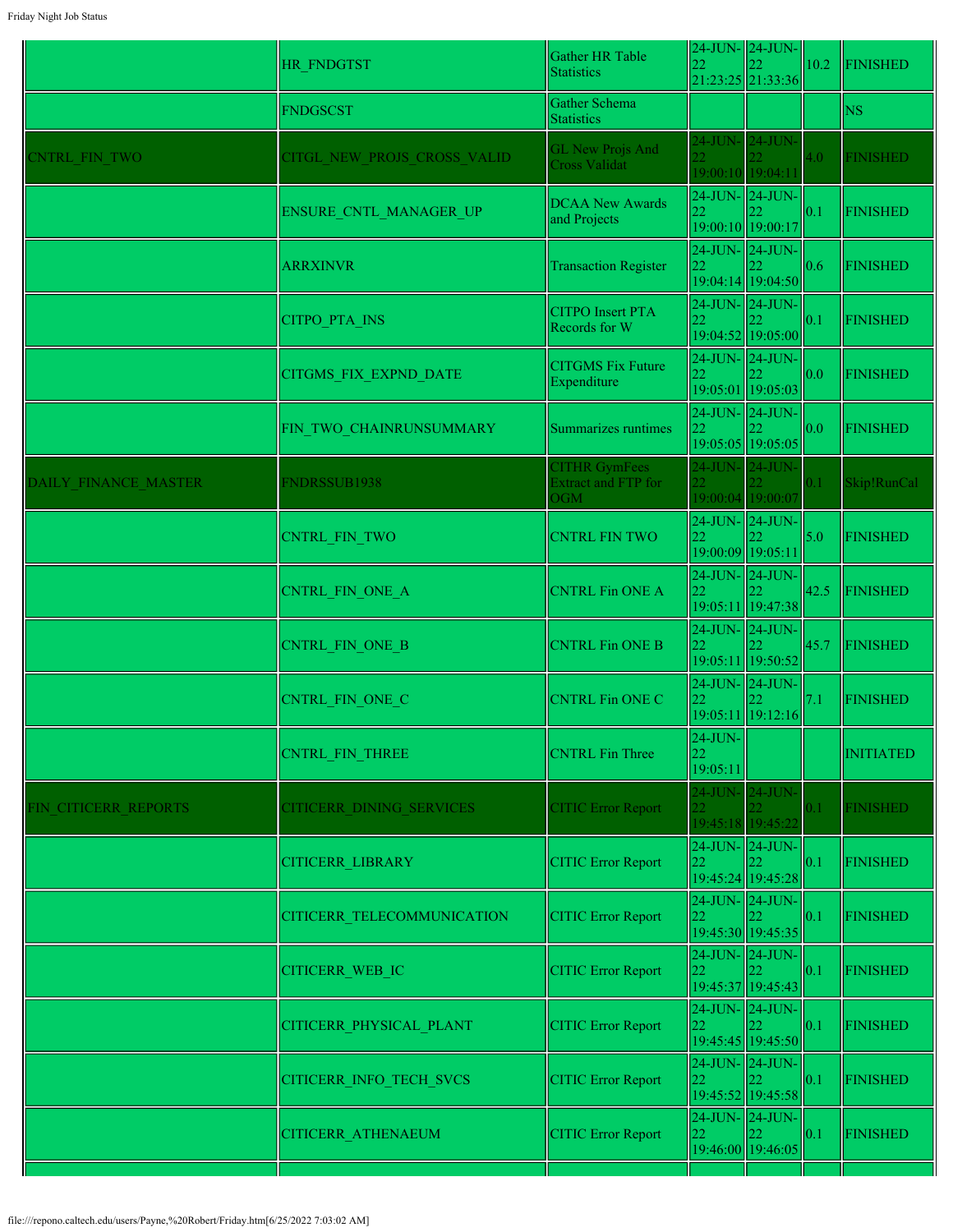| 24-JUN- 24-JUN-<br>22<br><b>CITIC Error Report</b><br> 0.1<br><b>FINISHED</b><br><b>CITICERR BUSINESS FINANCE</b><br>19:46:15 19:46:21<br>$24$ -JUN- $24$ -JUN-<br><b>CITIC Error Report</b><br>22<br> 0.1<br><b>FINISHED</b><br>CITICERR_CHEMISTRY_ADMIN<br>19:46:23 19:46:28<br>$24$ -JUN- $\ 24$ -JUN-<br><b>CITIC Error Report</b><br>22<br> 0.1<br><b>FINISHED</b><br><b>CITICERR BECKMAN</b><br>19:46:31 19:46:36<br>$24$ -JUN- $\ 24$ -JUN-<br><b>CITIC Error Report</b><br>22<br><b>FINISHED</b><br><b>CITICERR KNICB BILLING</b><br>0.1<br>19:46:39 19:46:44<br>PRC: Update Project<br>FIN PAXACMPT<br>PAXACMPT.1<br>NS.<br>Summary Am<br>PRC: Update Project<br><b>NS</b><br>PAXACMPT.2<br><b>Summary Am</b><br>PRC: Update Project<br><b>NS</b><br>PAXACMPT.3<br><b>Summary Am</b><br>PRC: Update Project<br><b>NS</b><br>PAXACMPT.4<br>Summary Am<br><b>CITPY Update Covid</b><br>24-JUN- 24-JUN-<br>Skip!RunCal<br>HR CARD UPDATE<br>CITPY UPD EMRGLV USED PRC<br>Tracking EIT with<br>0.0<br>19:30:00 19:30:01<br>hours used<br>$24$ -JUN- $\ 24$ -JUN-<br><b>CITHR Job Changes</b><br>CITHR_JOB_CHANGES_DATA<br>22<br><b>FINISHED</b><br>0.1<br>Data<br>19:30:02 19:30:07<br>24-JUN-24-JUN-<br><b>CITIC HR and PTA</b><br>CITIC ENVISION CUST SYNC<br>22<br><b>FINISHED</b><br>2.3<br>Sync to Campus Card<br>19:30:09 19:32:29<br>24-JUN- 24-JUN-<br><b>CITHR Kronos Leave</b><br>Skip!RunCal<br>22<br> 0.0 <br>CITHR ACCRUALS RESET<br><b>Balance Res</b><br>19:32:31 19:32:31<br>$24$ -JUN- $24$ -JUN-<br><b>CITHR Kronos</b><br>4.0<br><b>FINISHED</b><br><b>CITHR KRONOS EMP</b><br>22<br>Employee Update<br>19:32:31 19:36:29<br>$24$ -JUN- $ 24$ -JUN- $ $<br><b>CITHR Kronos Leave</b><br>22<br> 0.0 <br>Skip!RunCal<br>CIT_LEAVE_BALANCES<br><b>Balance Upd</b><br>19:32:31 19:32:31<br>24-JUN-24-JUN-<br>Set Daily Hr<br>DAILY HR COMPLETION TIME FLAG<br>22<br>Skip!DayofWk<br> 0.0 <br>Completion Time Flag<br>19:36:31 19:36:31<br>24-JUN- 24-JUN-<br>Set Daily Hr<br>DAILY HR COMPLETION TIME FLAG<br>22<br><b>FINISHED</b><br>0.0<br>Completion Time Flag<br>21:42:58 21:42:59<br>25-JUN- 25-JUN-<br><b>CITIC HR</b> and PTA<br> 0.0 <br>CITIC ENVISION CUST SYNC<br>22<br>Skip!Active<br><b>Sync to Campus Card</b><br>04:00:01 04:00:01<br>24-JUN- 24-JUN-<br>Set Daily Hr<br>0.0 <sub>1</sub><br>DAILY HR COMPLETION TIME FLAG<br>Skip!DayofWk<br>HR DAILY<br><b>Completion Time Flag</b><br>19:36:31 19:36:31<br>24-JUN- 24-JUN-<br><b>CITPY Total Salary</b><br>22<br>0.5<br><b>FINISHED</b><br>CITPY_CAL_WK_TAL<br>Calculation<br>20:00:02 20:00:29<br><b>CITHR Retirement</b><br>24-JUN- 24-JUN-<br> 0.7<br>CITHR_KEY_STAFF_PKG<br><b>Element Automation</b><br>22<br><b>FINISHED</b><br>21:03:24 21:04:04<br>Process<br>24-JUN- 24-JUN-<br><b>CITPY Total Salary</b><br> 0.0 <br>22<br>Skip!DayofWk<br>CITPY_CAL_WK_TAL<br>Calculation | <b>CITICERR IMSS ACS</b> | <b>CITIC Error Report</b> | 24-JUN- 24-JUN-<br>22 | 19:46:07 19:46:13 | 0.1 | <b>FINISHED</b> |
|-----------------------------------------------------------------------------------------------------------------------------------------------------------------------------------------------------------------------------------------------------------------------------------------------------------------------------------------------------------------------------------------------------------------------------------------------------------------------------------------------------------------------------------------------------------------------------------------------------------------------------------------------------------------------------------------------------------------------------------------------------------------------------------------------------------------------------------------------------------------------------------------------------------------------------------------------------------------------------------------------------------------------------------------------------------------------------------------------------------------------------------------------------------------------------------------------------------------------------------------------------------------------------------------------------------------------------------------------------------------------------------------------------------------------------------------------------------------------------------------------------------------------------------------------------------------------------------------------------------------------------------------------------------------------------------------------------------------------------------------------------------------------------------------------------------------------------------------------------------------------------------------------------------------------------------------------------------------------------------------------------------------------------------------------------------------------------------------------------------------------------------------------------------------------------------------------------------------------------------------------------------------------------------------------------------------------------------------------------------------------------------------------------------------------------------------------------------------------------------------------------------------------------------------------------------------------------------------------------------------------------------------------------------------------------------------------------------------------------------------------------------------------------------------------------------------------------------------------------------------------------|--------------------------|---------------------------|-----------------------|-------------------|-----|-----------------|
|                                                                                                                                                                                                                                                                                                                                                                                                                                                                                                                                                                                                                                                                                                                                                                                                                                                                                                                                                                                                                                                                                                                                                                                                                                                                                                                                                                                                                                                                                                                                                                                                                                                                                                                                                                                                                                                                                                                                                                                                                                                                                                                                                                                                                                                                                                                                                                                                                                                                                                                                                                                                                                                                                                                                                                                                                                                                             |                          |                           |                       |                   |     |                 |
|                                                                                                                                                                                                                                                                                                                                                                                                                                                                                                                                                                                                                                                                                                                                                                                                                                                                                                                                                                                                                                                                                                                                                                                                                                                                                                                                                                                                                                                                                                                                                                                                                                                                                                                                                                                                                                                                                                                                                                                                                                                                                                                                                                                                                                                                                                                                                                                                                                                                                                                                                                                                                                                                                                                                                                                                                                                                             |                          |                           |                       |                   |     |                 |
|                                                                                                                                                                                                                                                                                                                                                                                                                                                                                                                                                                                                                                                                                                                                                                                                                                                                                                                                                                                                                                                                                                                                                                                                                                                                                                                                                                                                                                                                                                                                                                                                                                                                                                                                                                                                                                                                                                                                                                                                                                                                                                                                                                                                                                                                                                                                                                                                                                                                                                                                                                                                                                                                                                                                                                                                                                                                             |                          |                           |                       |                   |     |                 |
|                                                                                                                                                                                                                                                                                                                                                                                                                                                                                                                                                                                                                                                                                                                                                                                                                                                                                                                                                                                                                                                                                                                                                                                                                                                                                                                                                                                                                                                                                                                                                                                                                                                                                                                                                                                                                                                                                                                                                                                                                                                                                                                                                                                                                                                                                                                                                                                                                                                                                                                                                                                                                                                                                                                                                                                                                                                                             |                          |                           |                       |                   |     |                 |
|                                                                                                                                                                                                                                                                                                                                                                                                                                                                                                                                                                                                                                                                                                                                                                                                                                                                                                                                                                                                                                                                                                                                                                                                                                                                                                                                                                                                                                                                                                                                                                                                                                                                                                                                                                                                                                                                                                                                                                                                                                                                                                                                                                                                                                                                                                                                                                                                                                                                                                                                                                                                                                                                                                                                                                                                                                                                             |                          |                           |                       |                   |     |                 |
|                                                                                                                                                                                                                                                                                                                                                                                                                                                                                                                                                                                                                                                                                                                                                                                                                                                                                                                                                                                                                                                                                                                                                                                                                                                                                                                                                                                                                                                                                                                                                                                                                                                                                                                                                                                                                                                                                                                                                                                                                                                                                                                                                                                                                                                                                                                                                                                                                                                                                                                                                                                                                                                                                                                                                                                                                                                                             |                          |                           |                       |                   |     |                 |
|                                                                                                                                                                                                                                                                                                                                                                                                                                                                                                                                                                                                                                                                                                                                                                                                                                                                                                                                                                                                                                                                                                                                                                                                                                                                                                                                                                                                                                                                                                                                                                                                                                                                                                                                                                                                                                                                                                                                                                                                                                                                                                                                                                                                                                                                                                                                                                                                                                                                                                                                                                                                                                                                                                                                                                                                                                                                             |                          |                           |                       |                   |     |                 |
|                                                                                                                                                                                                                                                                                                                                                                                                                                                                                                                                                                                                                                                                                                                                                                                                                                                                                                                                                                                                                                                                                                                                                                                                                                                                                                                                                                                                                                                                                                                                                                                                                                                                                                                                                                                                                                                                                                                                                                                                                                                                                                                                                                                                                                                                                                                                                                                                                                                                                                                                                                                                                                                                                                                                                                                                                                                                             |                          |                           |                       |                   |     |                 |
|                                                                                                                                                                                                                                                                                                                                                                                                                                                                                                                                                                                                                                                                                                                                                                                                                                                                                                                                                                                                                                                                                                                                                                                                                                                                                                                                                                                                                                                                                                                                                                                                                                                                                                                                                                                                                                                                                                                                                                                                                                                                                                                                                                                                                                                                                                                                                                                                                                                                                                                                                                                                                                                                                                                                                                                                                                                                             |                          |                           |                       |                   |     |                 |
|                                                                                                                                                                                                                                                                                                                                                                                                                                                                                                                                                                                                                                                                                                                                                                                                                                                                                                                                                                                                                                                                                                                                                                                                                                                                                                                                                                                                                                                                                                                                                                                                                                                                                                                                                                                                                                                                                                                                                                                                                                                                                                                                                                                                                                                                                                                                                                                                                                                                                                                                                                                                                                                                                                                                                                                                                                                                             |                          |                           |                       |                   |     |                 |
|                                                                                                                                                                                                                                                                                                                                                                                                                                                                                                                                                                                                                                                                                                                                                                                                                                                                                                                                                                                                                                                                                                                                                                                                                                                                                                                                                                                                                                                                                                                                                                                                                                                                                                                                                                                                                                                                                                                                                                                                                                                                                                                                                                                                                                                                                                                                                                                                                                                                                                                                                                                                                                                                                                                                                                                                                                                                             |                          |                           |                       |                   |     |                 |
|                                                                                                                                                                                                                                                                                                                                                                                                                                                                                                                                                                                                                                                                                                                                                                                                                                                                                                                                                                                                                                                                                                                                                                                                                                                                                                                                                                                                                                                                                                                                                                                                                                                                                                                                                                                                                                                                                                                                                                                                                                                                                                                                                                                                                                                                                                                                                                                                                                                                                                                                                                                                                                                                                                                                                                                                                                                                             |                          |                           |                       |                   |     |                 |
|                                                                                                                                                                                                                                                                                                                                                                                                                                                                                                                                                                                                                                                                                                                                                                                                                                                                                                                                                                                                                                                                                                                                                                                                                                                                                                                                                                                                                                                                                                                                                                                                                                                                                                                                                                                                                                                                                                                                                                                                                                                                                                                                                                                                                                                                                                                                                                                                                                                                                                                                                                                                                                                                                                                                                                                                                                                                             |                          |                           |                       |                   |     |                 |
|                                                                                                                                                                                                                                                                                                                                                                                                                                                                                                                                                                                                                                                                                                                                                                                                                                                                                                                                                                                                                                                                                                                                                                                                                                                                                                                                                                                                                                                                                                                                                                                                                                                                                                                                                                                                                                                                                                                                                                                                                                                                                                                                                                                                                                                                                                                                                                                                                                                                                                                                                                                                                                                                                                                                                                                                                                                                             |                          |                           |                       |                   |     |                 |
|                                                                                                                                                                                                                                                                                                                                                                                                                                                                                                                                                                                                                                                                                                                                                                                                                                                                                                                                                                                                                                                                                                                                                                                                                                                                                                                                                                                                                                                                                                                                                                                                                                                                                                                                                                                                                                                                                                                                                                                                                                                                                                                                                                                                                                                                                                                                                                                                                                                                                                                                                                                                                                                                                                                                                                                                                                                                             |                          |                           |                       |                   |     |                 |
|                                                                                                                                                                                                                                                                                                                                                                                                                                                                                                                                                                                                                                                                                                                                                                                                                                                                                                                                                                                                                                                                                                                                                                                                                                                                                                                                                                                                                                                                                                                                                                                                                                                                                                                                                                                                                                                                                                                                                                                                                                                                                                                                                                                                                                                                                                                                                                                                                                                                                                                                                                                                                                                                                                                                                                                                                                                                             |                          |                           |                       |                   |     |                 |
|                                                                                                                                                                                                                                                                                                                                                                                                                                                                                                                                                                                                                                                                                                                                                                                                                                                                                                                                                                                                                                                                                                                                                                                                                                                                                                                                                                                                                                                                                                                                                                                                                                                                                                                                                                                                                                                                                                                                                                                                                                                                                                                                                                                                                                                                                                                                                                                                                                                                                                                                                                                                                                                                                                                                                                                                                                                                             |                          |                           |                       |                   |     |                 |
|                                                                                                                                                                                                                                                                                                                                                                                                                                                                                                                                                                                                                                                                                                                                                                                                                                                                                                                                                                                                                                                                                                                                                                                                                                                                                                                                                                                                                                                                                                                                                                                                                                                                                                                                                                                                                                                                                                                                                                                                                                                                                                                                                                                                                                                                                                                                                                                                                                                                                                                                                                                                                                                                                                                                                                                                                                                                             |                          |                           |                       |                   |     |                 |
|                                                                                                                                                                                                                                                                                                                                                                                                                                                                                                                                                                                                                                                                                                                                                                                                                                                                                                                                                                                                                                                                                                                                                                                                                                                                                                                                                                                                                                                                                                                                                                                                                                                                                                                                                                                                                                                                                                                                                                                                                                                                                                                                                                                                                                                                                                                                                                                                                                                                                                                                                                                                                                                                                                                                                                                                                                                                             |                          |                           |                       |                   |     |                 |
|                                                                                                                                                                                                                                                                                                                                                                                                                                                                                                                                                                                                                                                                                                                                                                                                                                                                                                                                                                                                                                                                                                                                                                                                                                                                                                                                                                                                                                                                                                                                                                                                                                                                                                                                                                                                                                                                                                                                                                                                                                                                                                                                                                                                                                                                                                                                                                                                                                                                                                                                                                                                                                                                                                                                                                                                                                                                             |                          |                           |                       |                   |     |                 |
| 21:30:00 21:30:01                                                                                                                                                                                                                                                                                                                                                                                                                                                                                                                                                                                                                                                                                                                                                                                                                                                                                                                                                                                                                                                                                                                                                                                                                                                                                                                                                                                                                                                                                                                                                                                                                                                                                                                                                                                                                                                                                                                                                                                                                                                                                                                                                                                                                                                                                                                                                                                                                                                                                                                                                                                                                                                                                                                                                                                                                                                           |                          |                           |                       |                   |     |                 |